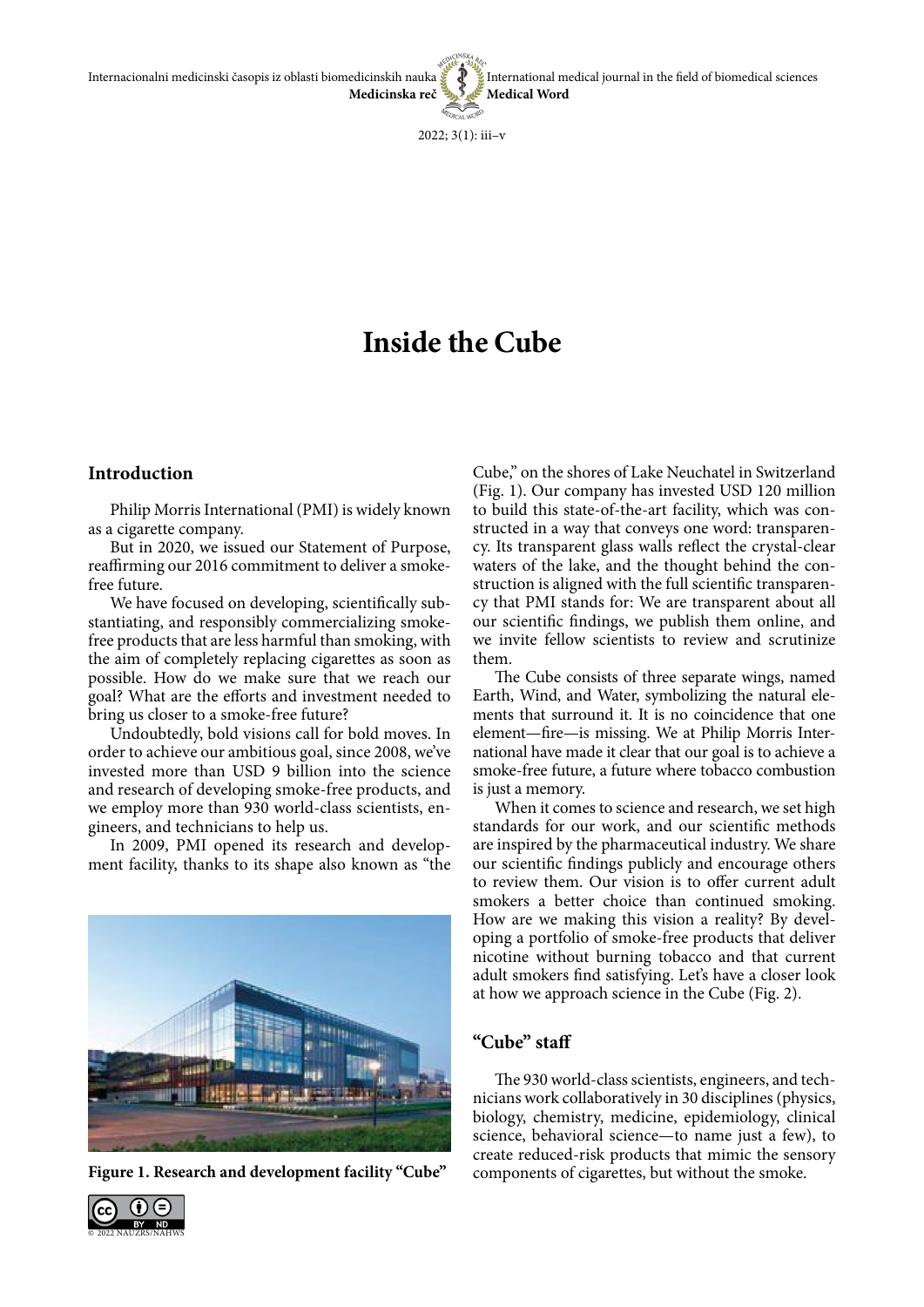

Find out more about scientific researchs in an **interview with Nikolai Ivanov, a scientist at Philip Morris International and Lead of research technology department at the PMI's research and development center Cube**.



## **1. What assessments were performed in the laboratory you lead?**

In 2021, we have completed a dozen toxicological studies related to product assessment. The studies cover different variants of Heat-not-Burn products as well as electronic cigarette systems. They also involve different levels of complexity of the assessment process: in vitro cell culture, in vivo OECD studies in rodents and clinical studies. The latest innovative and stateof-the-art Systems Biology methods have been used to perform a comprehensive molecular analysis of the samples to ensure that we have investigated all potential biological effects. Our studies have confirmed the reduced exposure and reduced risk of the smoke-free products compared to the cigarettes. The rodent studies are performed in PMI Singapore facility and only if required by the regulatory authorities. Majority of studies consist of cell culture-based assays permitting to follow "Reduce, Replace and Refine" principles. All studies are conducted under our internal Quality Management System guidelines on qualified laboratory instruments. Key lab workflows are performed under Good Laboratory Practices (GLP) and Good Clinical Laboratory Practices (GCLP) guidelines and in May 2021 we have successfully passed the latest GLP inspection by Swiss authorities.